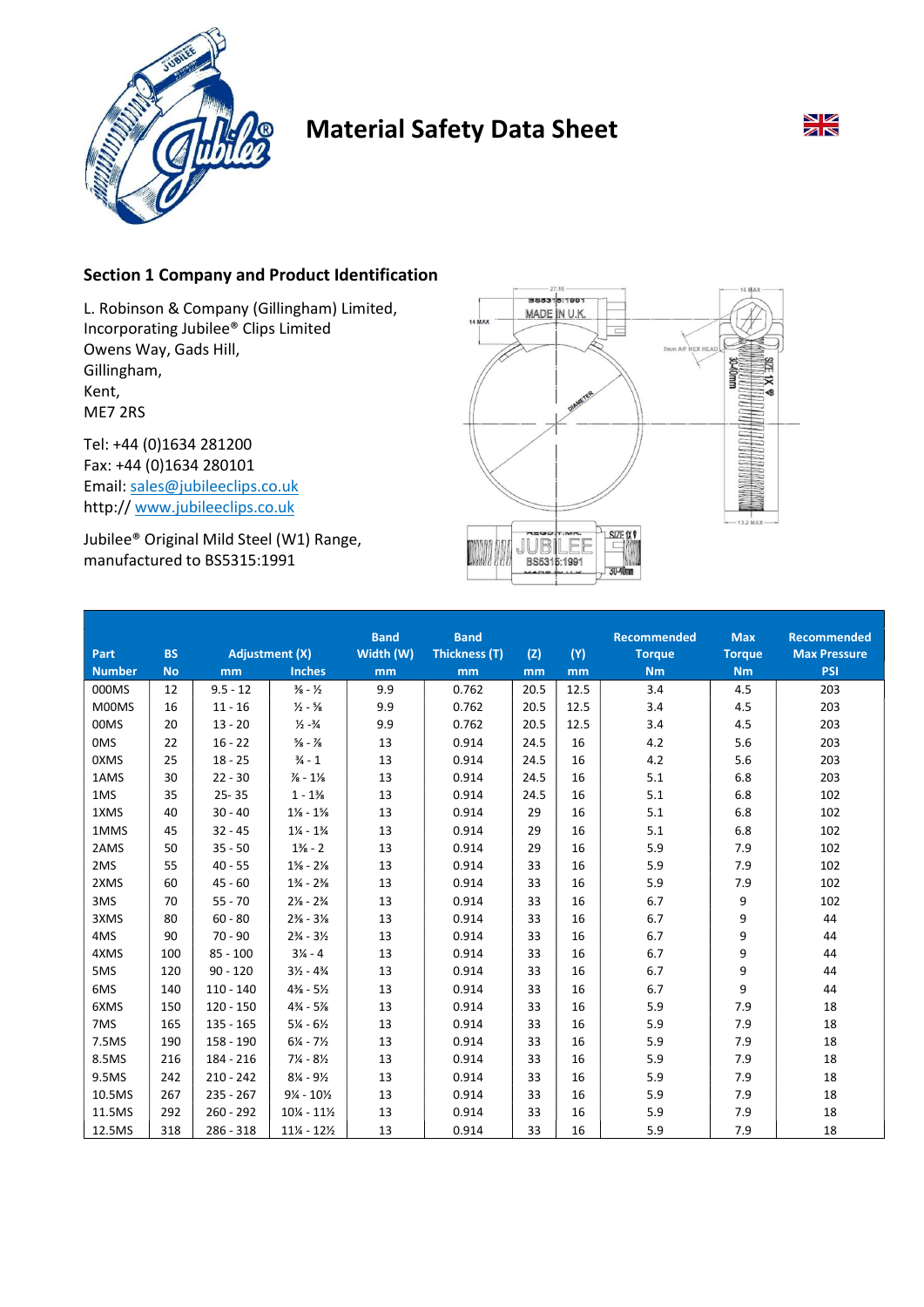## Section 2 Composition/Information on Ingredients

Composition/Information on constituents zinc coated iron alloy

| Carbon     | < 0.12%    |
|------------|------------|
| Silicon    | < 0.3%     |
| Manganese  | $< 1.66\%$ |
| Phosphorus | < 0.02%    |
| Sulphur    | < 0.004%   |
| Chromium   | $< 0.5\%$  |
| Aluminium  | > 0.02%    |
|            |            |

Zinc coat, Coating weight < 500g/m2

| Coating composition: |                 |
|----------------------|-----------------|
| Zinc                 | > 99.6% by wt   |
| Aluminium            | $< 0.4\%$ by wt |
| Trace elements*      | < 0.003% by wt  |
|                      |                 |

\*Sum of Pb and Cd

7mm AF Hex Fastening, CRVI free plating

## Section 3 First Aid Measures

| Inhalation: | There are no specific symptoms associated with steel in the product forms. |
|-------------|----------------------------------------------------------------------------|
| Skin:       | There are no specific symptoms associated with steel in the product forms. |
| Eyes:       | Not applicable.                                                            |
| Ingestion:  | Not applicable.                                                            |

#### Section 4 Fire Fighting Measures

Non flammable

## Section 5 Handling and Storage

Store in a dry area

## Section 6 Physical and Chemical Properties

| Colour:           | Metallic grey/silver |
|-------------------|----------------------|
| Smell:            | None                 |
| Form/state:       | Solid                |
| Melting point:    | 1425 °C - 1540 °C    |
| Max service temp: | 426 °C               |
| Min service temp: | -45 $^{\circ}$ C     |
| Magnetism:        | 1500-2000 μ          |
| Resistance:       | $17.2 \mu\Omega$     |
| Density:          | 7.83 $g/cm^{3}$      |

## Section 7 Stability and Reactivity

| Stability:                   | Stable in normal condition                                                    |
|------------------------------|-------------------------------------------------------------------------------|
| Reacts with:                 | Reacts with strong acids, and hydrogen is then one of the substances emitted. |
|                              | Welding/flame cutting may produce Zinc Oxide fumes.                           |
| <b>Corrosion Resistance:</b> | NSS (Neutral Salt Spray tests) 240 hours                                      |